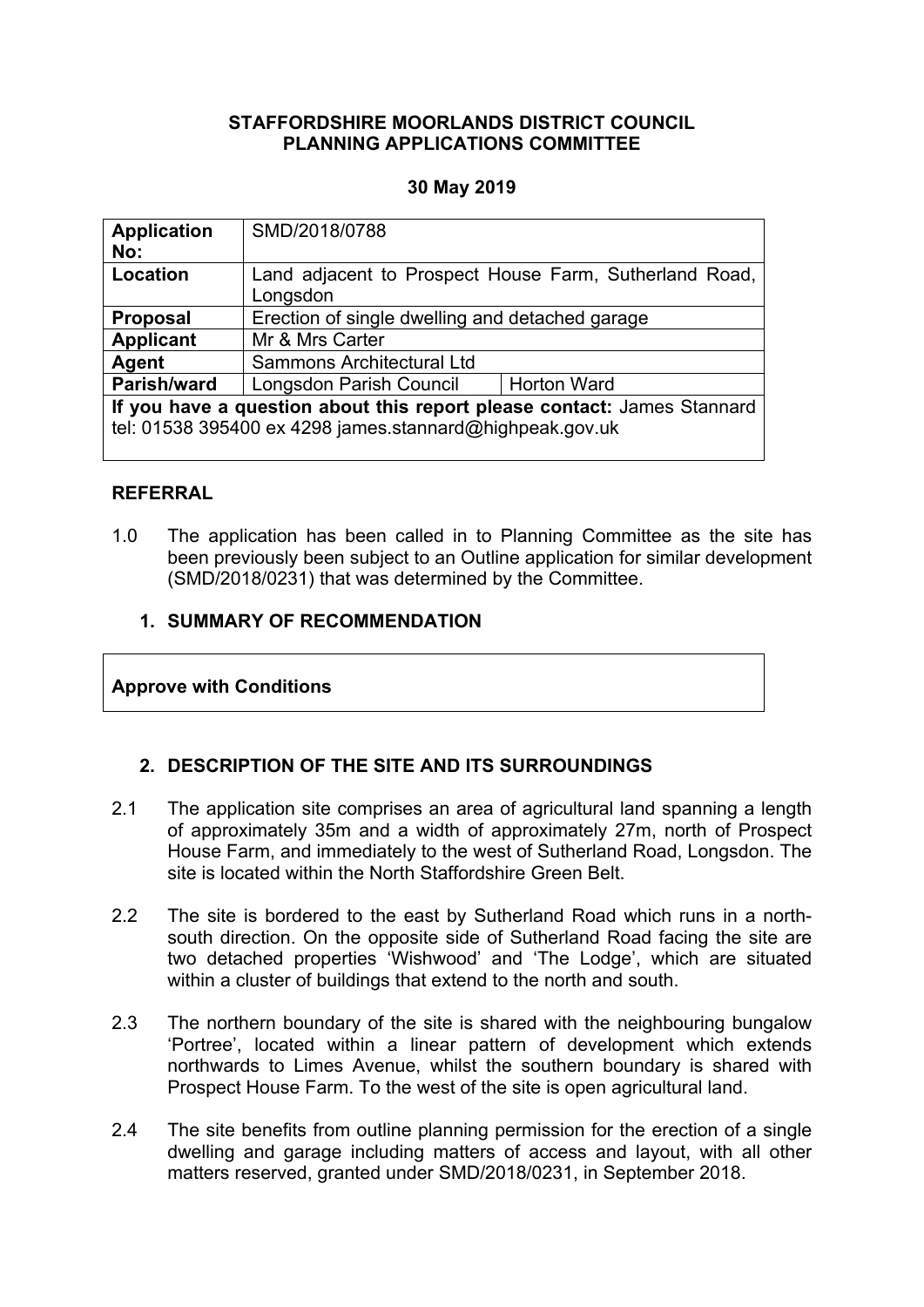# **3. DESCRIPTION OF THE PROPOSAL**

- 3.1 The application seeks full planning permission for the erection of a single dwelling with associated ancillary garage.
- 3.2 Due to issues relating to existing drainage infrastructure which is to remain untouched as part of this proposal - and to address minor design issues, the application has undergone amendments and revisions. The latest plans submitted with the application are as follows:

Proposed Floor and Elevation Plans (Ref: 2018-2381-02 Rev G) Proposed Site Plan (Ref: 2018-2381-03 Rev F)

- 3.3 The proposed three bedroom dwelling has two storeys, and a rectangular form, spanning a width of approximately 14.5m and a depth of approximately 7.3m. The height of the dwelling reaches 8.6m at eaves level with an overall height of 15m. The latest plans show the dwelling to be sited immediately adiacent to the public highway some 2m back from the grass verge.
- 3.4 The Site Plan shows that the western boundary to the rear of the garden to benefit from hedgerow planting, whilst to the front of the house, a stone wall with a maximum height of 900mm defines the eastern boundary. Supplementary tree planting is proposed between the northern gable and the neighbouring property 'Portree'.
- 3.5 The ancillary double garage is sited some 8m to the south of the side elevation of the main house and set back behind the front elevation by approximately 9.0m, accessible via a newly created vehicular access and area of hard standing. The garage spans a width of approximately 11m and a depth of 12m, with a pitched roof reaching a height of 5m.
- 3.6 Both the dwelling and ancillary garage are to be constructed of a traditional dark red brick, with roofs finished in Staffordshire Blue tiles and windows finished in a cream UPVC with arched brick heads above.
- 3.7 The ground floor of the proposed dwelling comprises a large open plan kitchen, dining and living area; a Snug; Hallway with entrance door and canopy above; Play Room; and Utility/WC. The second floor contains a Master Bedroom with en-suite bathroom; two further bedrooms; a shared bathroom and a study.

# **4. RELEVANT PLANNING HISTORY**

- 4.1 The site has formed part of the following previous planning applications:
	- SMD/2018/0231 Outline permission for erection of a single dwelling and garage including access and layout, with all other matters reserved (Approved 03/09/18)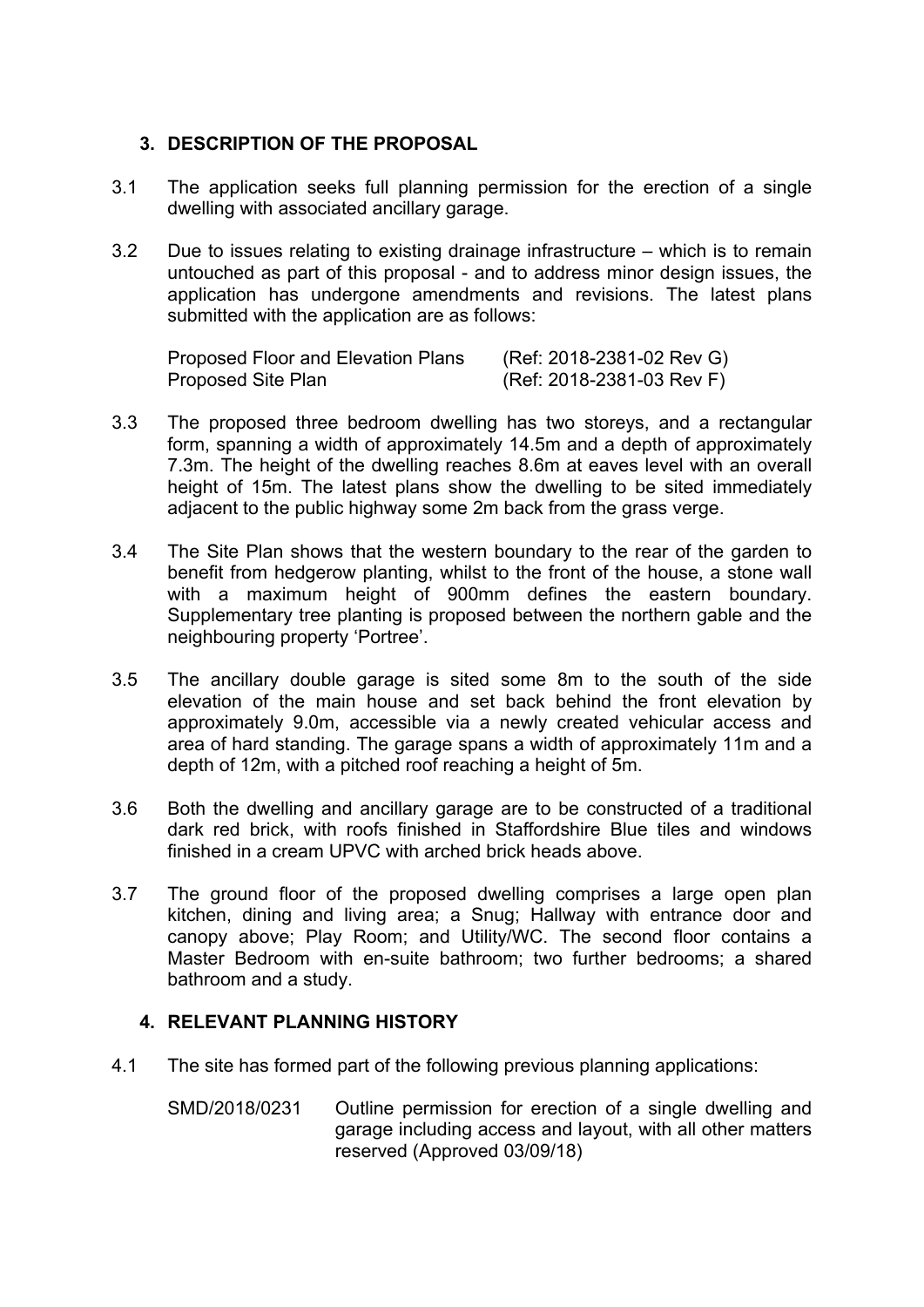# **5. PLANNING POLICIES RELEVANT TO THE DECISION**

- 5.1 The Development Plan comprises of:
	- Saved Local Plan Proposals Map / Settlement Boundaries (adopted 1998).
	- Core Strategy Development Plan Document (adopted March 2014)
- 5.2 The Staffordshire Moorlands Emerging Local Plan (Submission Version February 2018) has now been through an Examination by an Independent Planning Inspector and as such planning policies within it can be given appropriate weight, in line with paragraph 48 of the NPPF.

# **Staffordshire Moorlands Local Plan (1998)**

5.3 Development boundaries within the 1998 Adopted Local Plan are still in force until such time as they are reviewed and adopted through the site allocations process.

# **Adopted Staffordshire Moorlands Core Strategy DPD (26th March 2014)**

- 5.4 The following Core Strategy policies are relevant to the application:-
	- **SS1** Development Principles
	- **SS1a Presumption in Favour of Sustainable Development**
	- SS6 Rural Areas
	- **SS6c Other Rural Areas Strategy**
	- H1 New Housing Development
	- DC1 Design Considerations
	- DC3 Landscape Character
	- R2 Rural Housing
	- **NE1** Biodiversity
	- T1 Development and Sustainable Transport

# **Emerging Local Plan Submission Version (2018)**

- 5.5 The Staffordshire Moorlands Emerging Local Plan (Submission Version February 2018) has now been through an Examination by an Independent Planning Inspector and as such planning policies within it can be given appropriate weight, in line with paragraph 48 of the NPPF.
- 5.6 The following Emerging Local Plan Policies are relevant to this application:-
	- SS1 Development Principles
	- SS1a Presumption in Favour of Sustainable Development
	- SS2 Settlement Hierarchy
	- SS9 Smaller Villages Area Strategy
	- SD1 Sustainable Use of Resources
	- H1 New Housing Development
	- DC1 Design Considerations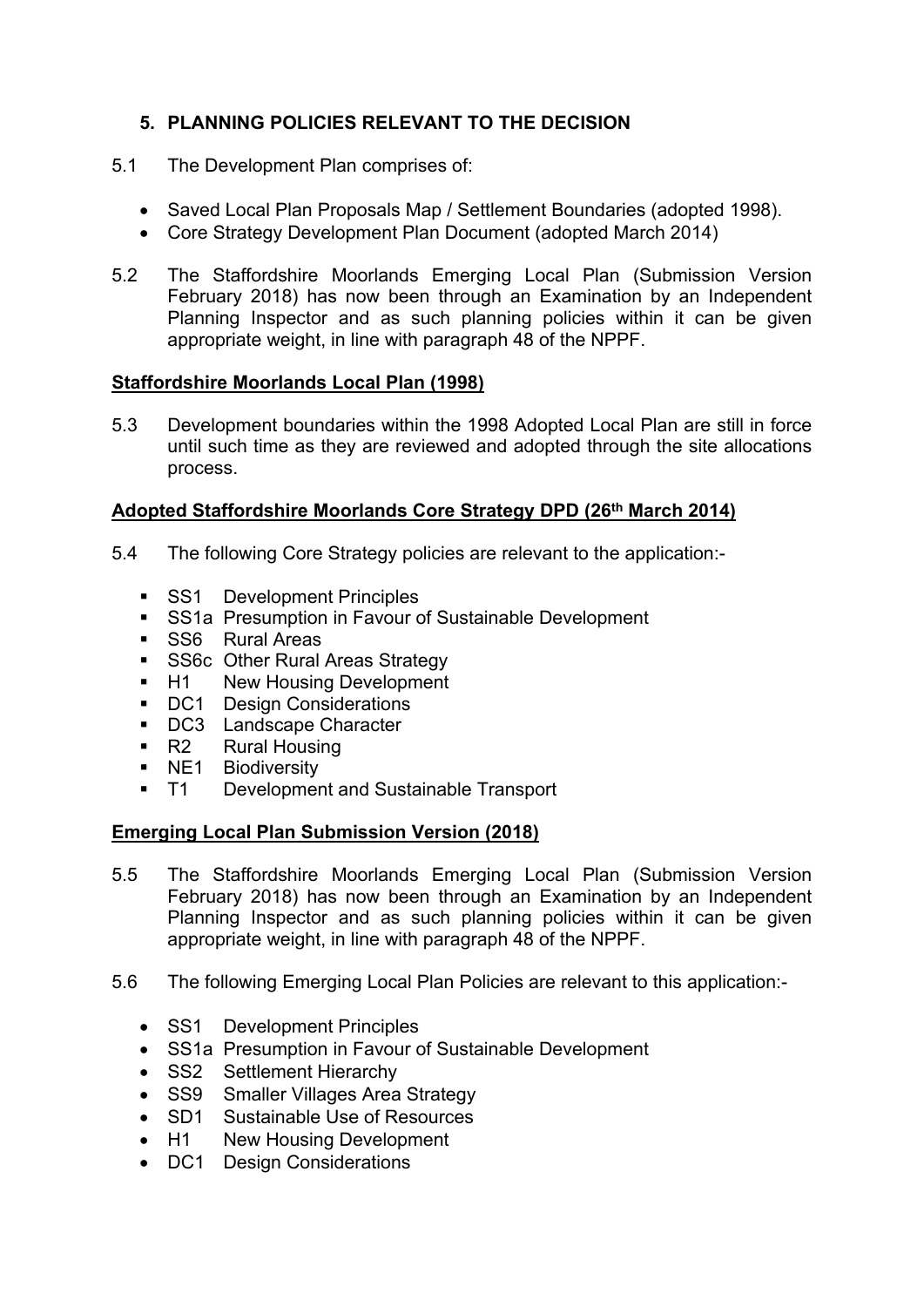- DC3 Landscape and Settlement Setting
- NE1 Biodiversity and Geological Resources
- T1 Development and Sustainable Transport

# **Revised National Planning Policy NPPF (2019)**

- 5.7 The following parts of the National Planning Policy Framework are relevant to this application:-
	- Achieving Sustainable Development Chapter 2
	- Delivering a wide choice of high quality homes Chapter 5
	- Achieving Well Designed Places Chapter 12
- - Protecting Green Belt Land Chapter 13
		-
	- Conserving and enhancing the natural environment Chapter 15

# **6. CONSULTATIONS CARRIED OUT**

| Press Notice expiry date: | N/A                         |
|---------------------------|-----------------------------|
| Site Notice expiry date:  | 12 <sup>th</sup> March 2019 |

Local residents have been notified by letter.

7 x letters of objection have been received from members of the public. Material planning grounds for these objections are summarised below:

- Green Belt
- Design Plans show much larger dwelling than previously proposed
- Existing drainage network and wayleaves
- Impacts on Wildlife and Habitat
- Residential Amenity (Light, Noise and Loss of Privacy)
- Highway Safety and Traffic Generation

# **Longsdon Parish Council**

Councillors unanimously agreed to object to this application on the grounds that the proposed dwelling was too large and certainly too tall for the plot, being almost 8m high, and would certainly overshadow the surrounding dwellings.

# **Staffordshire Moorlands Ecology**

No Objections subject to conditions – I am satisfied that the survey submitted to support the previous application SMD/2018/0231 remain valid for this application.

# **Civicance (Building Control)**

If drains are existing then this scheme is acceptable. Inspection chamber between the house and the garage could be moved above where the two drains meet as this would make life easier if any issues came to light at a later date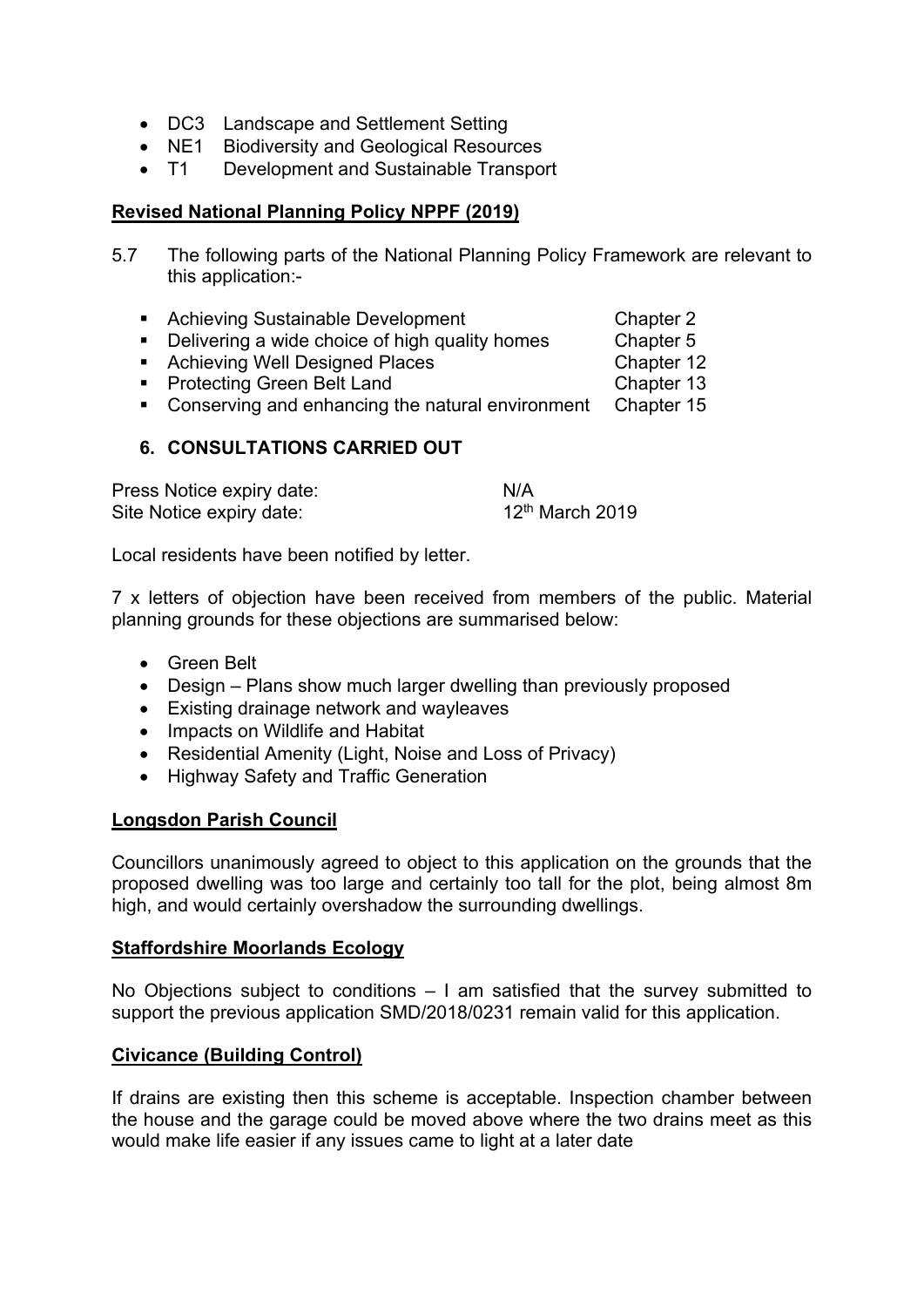# **SMDC Environmental Services**

#### Initial Response

The revised drainage strategy drawing (2018-2381-03 Rev B) shows that the drainage to the neighbouring properties will not be altered and thus goes under the footprint of the proposed new dwelling.

- 1. What is the condition of the existing drainage system serving Portree and Wishwood; is it blocked, leaking, broken or collapsed?
- 2. Will it hold any additional weight or forces that may be exerted up on it by the building of the proposed new building, during and after construction?
- 3. What future access rights will the owners of Portree and Wishwood have if a problem should occur with their drainage system, especially if it is blocked, leaking, broken or collapsed and the situation happens under the footprint of the proposed dwelling?

Excavations of floor slabs may be required throughout the new dwelling to replace any defective drainage. Due to poor access and maintenance conditions to the existing system I would not like to see any drainage going under any dwelling especially from an unrelated neighbouring property.

It is proposed to connect the new package treatment plant to the existing drainage systems within the area. There are no utility company systems in this area, so the existing drainage that would be connected into would be a private system.

- 4. Have the owners of these existing private systems given permission for the new connection and can the existing system take the additional effluent/water etc.?
- 5. If not, what will be the final discharged system?
- 6. If discharging into a natural water course, we need to know what the Environment Agency say?
- 7. Most natural water courses in the area generally flow into the canal system. What do the Canals and Rivers Trust have to say?

In addition there is no detail on land drainage, surface water management and ground conditions for soakaways.

The drawing indicates that information is to follow or to be determined on site during construction but will the bigger picture of the local area and the protection of the environment be looked at if these decisions are made on site as and when they are required?

At this moment in time, there is insufficient information provided on the drainage infrastructure on the proposed site, including package treatment plant capacity,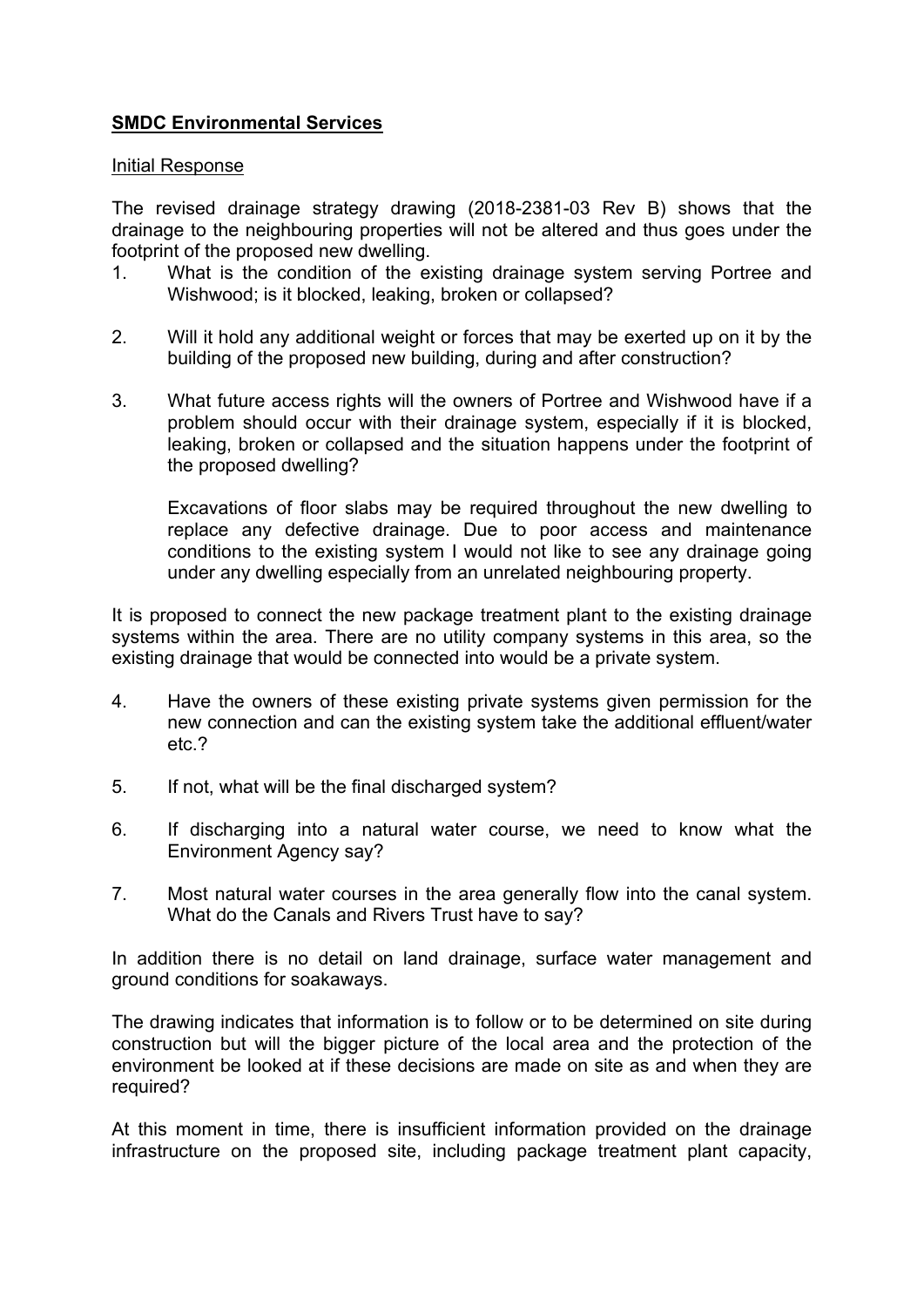outlet details, drain runs, soakaways, ground conditions, other existing drainage and effluent disposal for me to make a proper assessment of the site and local area.

#### Revised Updated Response:

The drawing that I have looked at and made comments on is drawing 2018-2381-03 Rev F.

I have reviewed the new drawing you sent concerning the drainage (2018-2381-03 Rev F). On this drawing it now shows that the drainage to the neighbouring properties will not be altered and now does not go under the footprint of the proposed new dwelling.

It appears that my original concerns, now do not apply.

Although perhaps not a planning issue, I still have concerns over plant driving over the neighbours existing drainage systems whilst construction is being undertaken, these existing drainage systems will need to be protected as works progress. Again, perhaps not a planning issue – what future access rights will the Portee and Wishwood have if a problem should occur with their drainage systems, especially if it is blocked, leaking, broken or collapsed.

In addition, the drawing looked at indicates that information is to follow or to be determined on site during constriction. It is recommended that we advise the Client or Owner that the bigger picture of the local area and the protection of the environment is looked at, when any decisions are made on site.

If discharging any waste water into, close to a natural water course or canal feeder, it is recommended that we establish what the Environmental Agency say and the Canals and River Trust.

There is still no visual detail on the drawing showing the storm drainage, surface water management and location of soakaways but if going to current Building Regulation and inspected things should be standard.

#### **Environment Agency**

No Objection and would provide the following advice to the applicant:

If the treatment plant is discharging less than 5 cubic metres or less a day, and meets the other conditions of the other General binding rules ([https://www.gov.uk/permits-you-need-for-septic-tanks/you-have-a-septic-tank-or](https://www.gov.uk/permits-you-need-for-septic-tanks/you-have-a-septic-tank-or-small-sewage-treatment-plant)[small-sewage-treatment-plant\)](https://www.gov.uk/permits-you-need-for-septic-tanks/you-have-a-septic-tank-or-small-sewage-treatment-plant) then you do not require an Environmental Permit under the Environmental Permitting (England and Wales) Regulations 2019. The applicant must ensure that the discharge will not cause pollution and the treatment plant is regularly maintained.

# **Canals and Rivers Trust**

No response at time of writing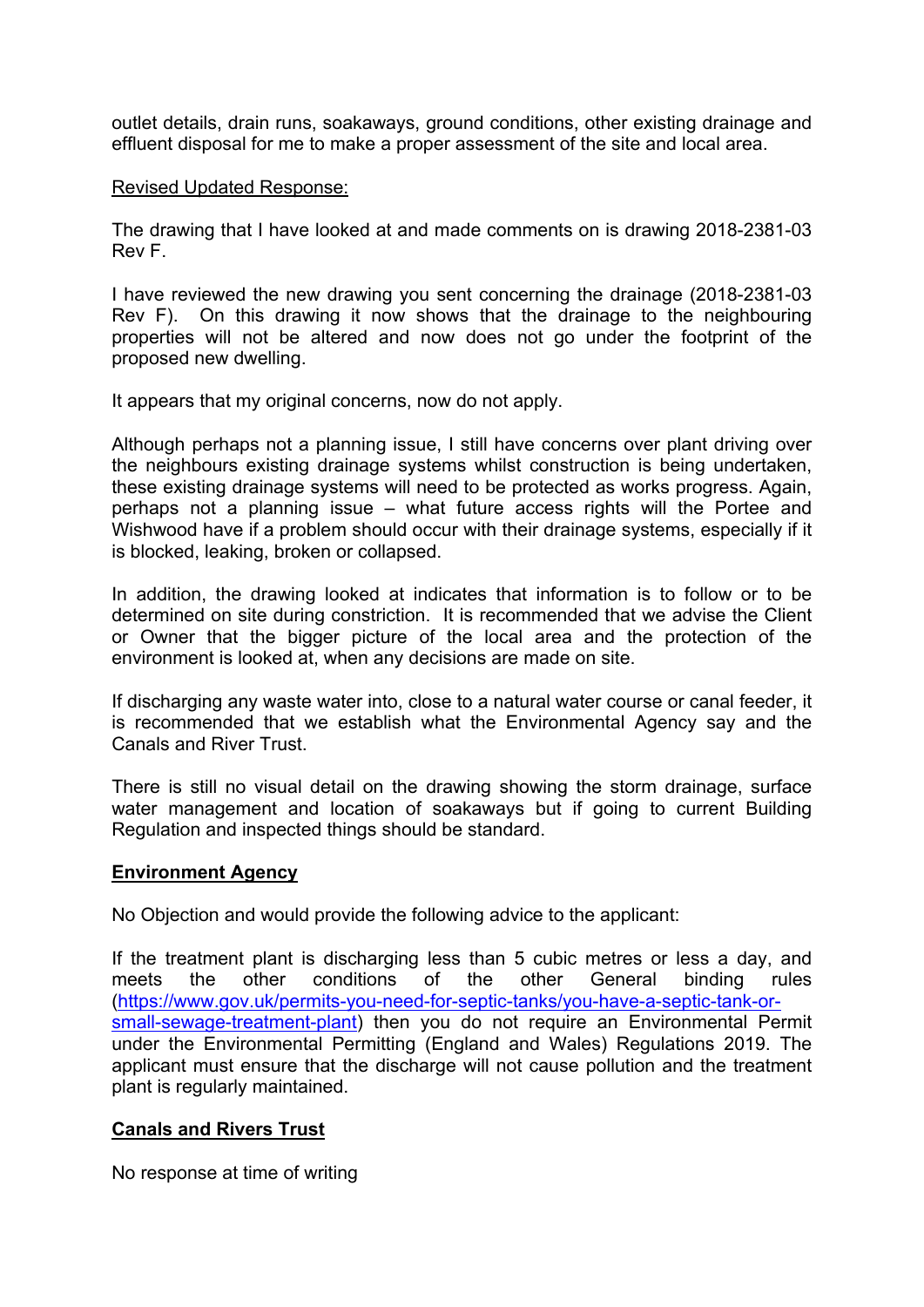# **Severn Trent Water**

No Objections *–* Proposal would have a minimal impact on the public sewerage system therefore we have no objections and do not require a drainage condition to be applied

# **SCC Waste**

No Objections

# **SCC Highways**

No Objections subject to conditions

# **7. OFFICER COMMENT AND PLANNING BALANCE**

#### **Key Issues**

- **Principle of Development & Green Belt**
- Design & Landscape Character
- **Ecology**
- **-** Amenity
- **Highway Safety & Parking Provision**
- **•** Other Matters

# **Principle of Development & Green Belt**

- 7.1 The site is situated outside of the development boundary in the open countryside and within the North Staffordshire Green Belt. Longsdon is defined as a Smaller Village within the settlement hierarchy under policy SS6b of the Core Strategy, however there is currently no defined development boundary and as such the application is subject to policies SS6, SS6c, H1 and R2 of the Staffs Moorlands Core Strategy and restrictive policies relating to the protection of the Green Belt contained within Chapter 13 of the NPPF.
- 7.2 Policy SS6 and SS6c are strategic policies which relate to proposed development in the rural areas outside of the defined development boundary which seeks to restrict new housing development to that which is essential to local needs, in accordance with policy R2. Policy R2 sets out the types of housing development that would be supported in rural areas outside of the development boundary. A new dwelling in this location is only supported under policy R2 where it meets an essential local need, such as accommodation for agricultural workers. Under the relevant local development plan policies, this principle of a proposed dwelling in this rural location would not be supported.
- 7.3 However, at present, the council cannot demonstrate a deliverable 5 year supply of housing land and therefore the above policies are considered to be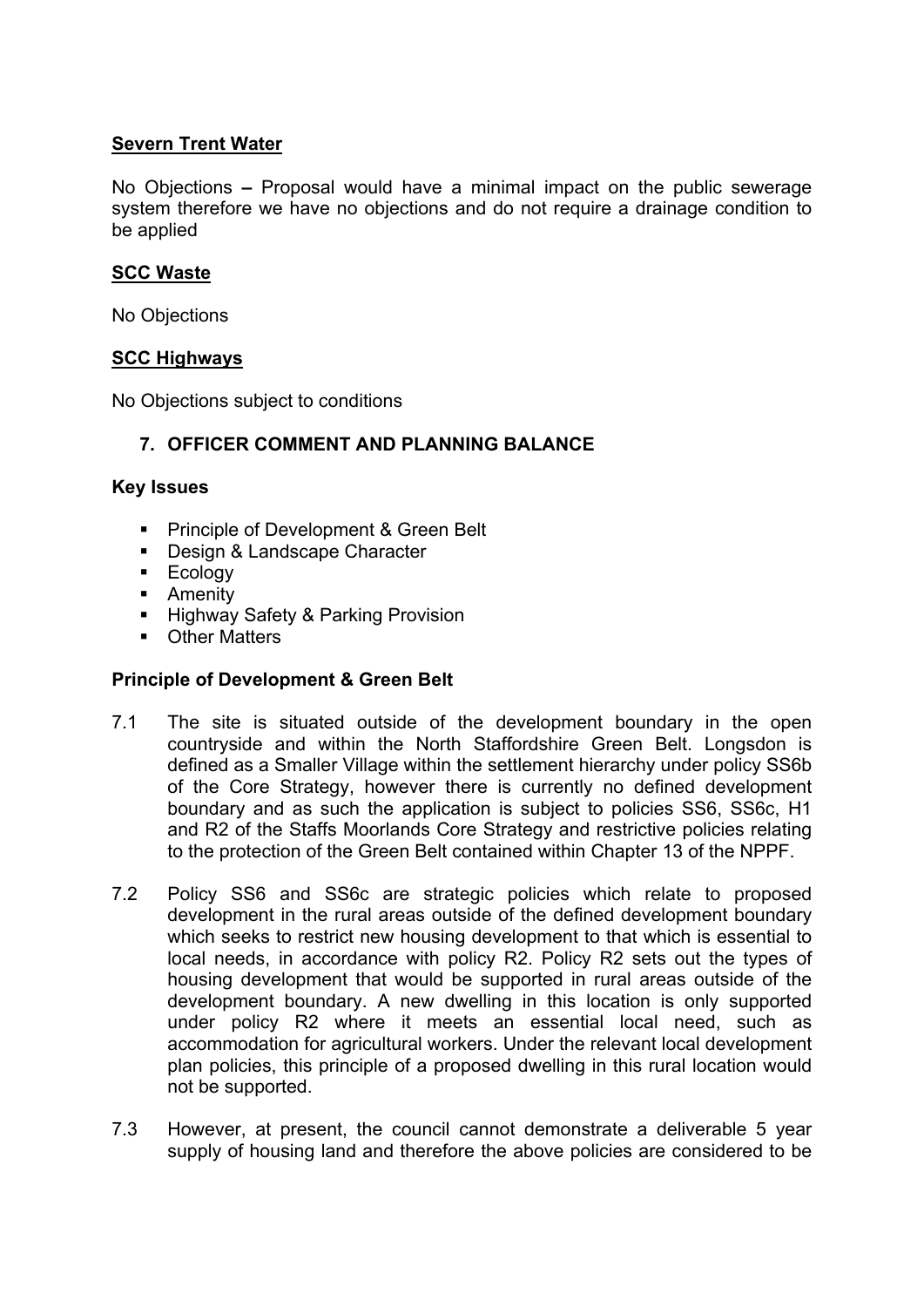out-of-date in the context of the presumption in favour of sustainable development – as set out at paragraph 11 of the NPPF.

- 7.4 The site is located within the Green Belt. As such, the application is subject to restrictive NPPF policies relating to the protection of the Green Belt.
- 7.5 Paragraph 143 of the NPPF states that inappropriate development is, by definition, harmful to the Green Belt and should not be approved except in very special circumstances. Paragraph 145 of the NPPF goes on to list the types of development which are exceptions to inappropriate development (and are therefore acceptable in principle).
- 7.6 One such exception under the fifth bullet point is "limited infilling in villages". Therefore to establish whether this proposal is acceptable in principle, an assessment needs to be made firstly as to whether this site is situated within a village, and secondly whether the site constitutes an 'infill' plot.
- 7.7 Longsdon village is predominately centred on a linear form of development along both sides of Sutherland Road, leading southwards from Limes Avenue to Prospect House Farm, where the pattern of development continues southwards adjacent to Sutherland Road on its eastern side. As such, it is logical and reasonable to conclude that the application site lies within the fabric of the village of Longsdon.
- 7.8 With regards to whether the site consists as an 'infill' plot, there is no definition within the Core Strategy or indeed the NPPF with regards to what constitutes 'limited infill' development and therefore each site has to be assessed on a case by case basis. However a useful starting point, and a commonly used definition of 'infill' is "*small scale development that fills a gap in an otherwise largely built up frontage*"
- 7.9 The proposal is for a single dwelling and can therefore be judged to represent limited and small scale development. The site is surrounded on three sides by residential development. Prospect House Farm lies to the south, to the north is 'Portree' and beyond a row of dwellings which lead up to the junction with Limes Avenue, and to the east on the opposite side of Sutherland Road are two dwellings which are situated within a pattern of linear development. The proposal is therefore considered to fill a gap within a largely built up frontage.
- 7.10 The gap between the curtilage boundaries of Prospect House Farm to the south and 'Portree' to the north is approximately 40m. When comparing the size of this gap to a site on land adjacent to 'High View' on the opposite side of Sutherland Road, which within the report under SMD/2017/0126 was considered to represent 'infill' development with a gap of 88m between two properties, this proposal can be judged as the filling in of a small gap.
- 7.11 In light of the above, it is concluded that this application site represents limited infill within a village, consistent with the conclusion reached for the previous outline application for a single dwelling on this site - and therefore accords with national Green Belt policy. Furthermore, the previous outline approval on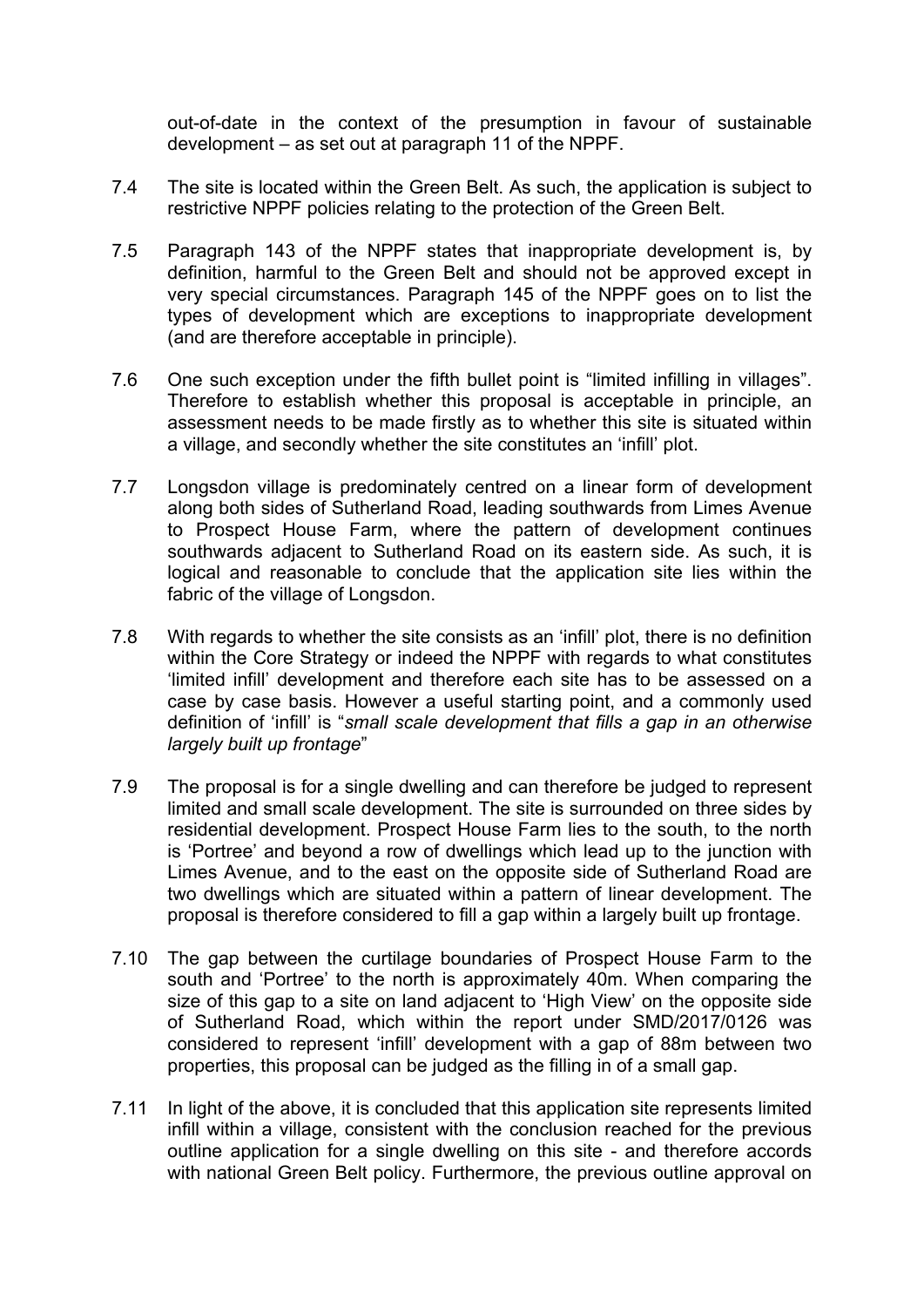this site established that this is an infill plot and the suitability in principle for the development of a single dwelling on the site.

7.12 The application therefore comprises a sustainable form of development within the Green Belt and is acceptable in principle subject to all other relevant material considerations.

### **Design & Landscape Character**

- 7.13 Policies SS1 and DC1 of the Core Strategy set out the design principles and considerations for all new development proposals in the District. Development should be designed to respect the site and its surroundings and promote a positive sense of place and identity through its scale, density, layout, siting, landscaping, character and appearance. Emerging Local Plan policy is consistent with these adopted policies. Paragraph 127 of the NPPF highlights the importance of good design and that it forms a key part of achieving sustainable development.
- 7.14 Policy DC3 of the Core Strategy relates to Landscape Character and states that development will be supported which respects and enhances local landscape character and which reinforces and enhances the setting of settlements.
- 7.15 Sutherland Road is characterised by sporadic linear development. To the west of the road, and to the north of the site, stand a row of houses which vary in size, scale and height with no consistent front building line.
- 7.16 The layout of the proposed dwelling has been brought forward towards the highway from its original more central position, in order to address concerns relating to an established drainage infrastructure and wayleave rights issued raised by neighbours. Whilst it would be desirable for the dwelling to be set slightly further back within the plot, it is considered the revised siting would impact negatively on the immediate or wider street scene.
- 7.17 As a result of the revised layout, there is a greater distance between the dwelling and the ancillary garage. Although it would be desirable for there to be a stronger visual relationship between the dwelling and the garage, it is clear that the garage would remain subordinate and subservient to the dwelling by virtue of its scale and height and being set back behind the rear building line of the main house.
- 7.18 Objections received from members of the public and Parish Council refer to the scale and size of the proposed dwelling being too large and far greater than that which was previously considered. The previous Outline application considers matters of Access and Layout, with all other matters reserved. The latest plans submitted for the proposed dwelling comprise a footprint which is consistent with that which was previously approved and is consistent with a number of properties which front Sutherland Road; most notably 'Prospect House Farmhouse' to the south and 'Wishwood' to the east, and is considered to be appropriate for its context.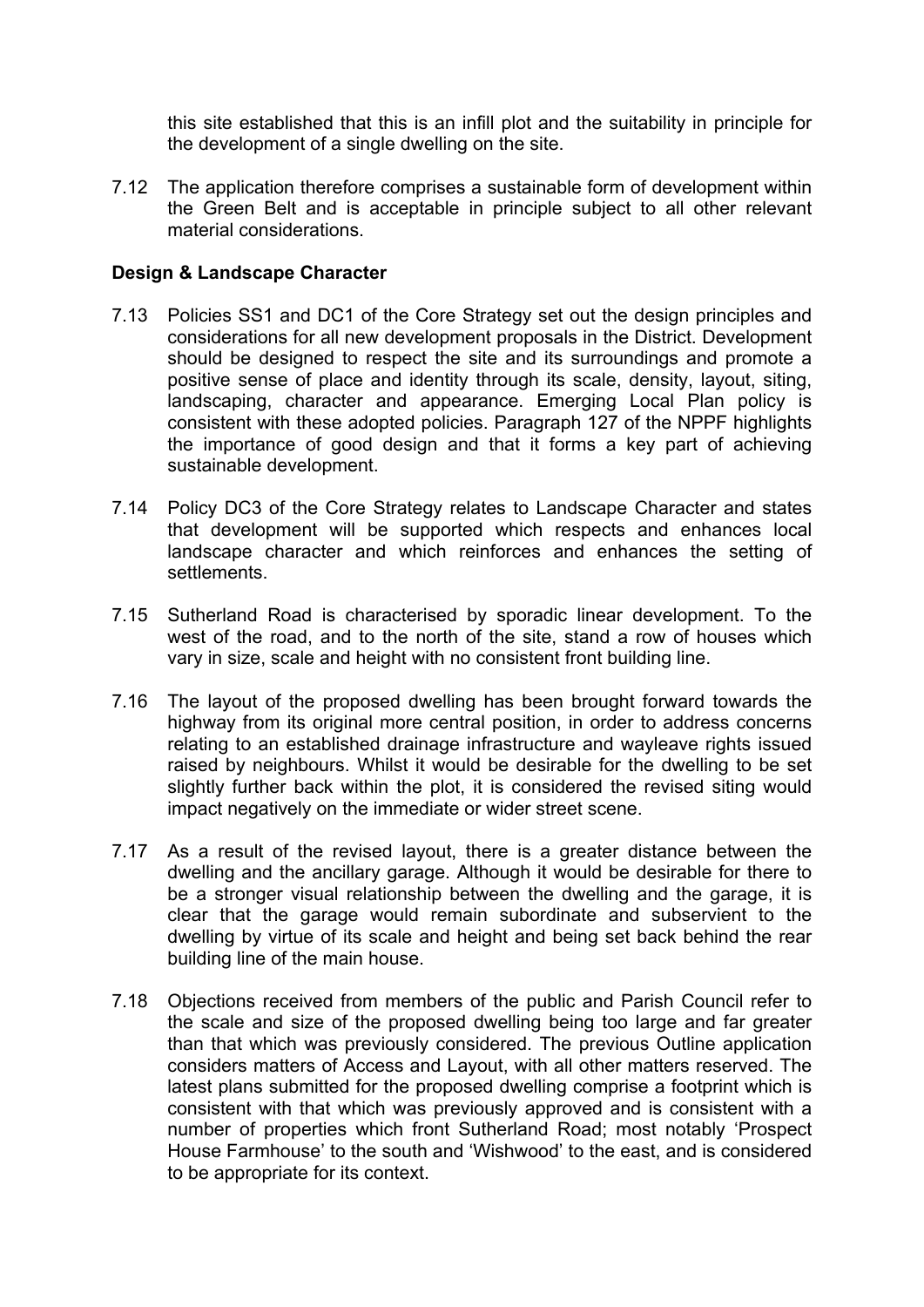- 7.19 Whilst the scale and height of the dwelling would be larger than its neighbour 'Portree' to the north, there is a wide variety of dwellings along Sutherland Road both in scale and architectural style. As such, it is considered that the scale and height of this dwelling would be appropriate for its large plot and would not be at odds with the varied character and appearance of the street scene.
- 7.20 Minor amendments to the appearance of the dwelling as originally submitted were requested by the Case Officer, most notably of which is the choice of brickwork. The original plans proposed a lighter red brick. However It was considered that as the predominant characteristic of properties on Sutherland Road – particularly on the western side - was one of a darker red brick, it would be appropriate to revise the material to be used in the external walls to suit the predominant character and appearance of the area. Revised plans were duly submitted which show all external walls of both the dwelling and the ancillary garage to have a darker red brick, and as such the appearance of the proposal is considered to be acceptable.
- 7.21 In light of the above analysis, it is considered that the proposal is of an appropriate scale, height, layout, massing and visual appearance which would not result in any adverse harm to the character and appearance of the street scene or the wider rural landscape, in accordance with Policies SS1 and DC1 of the Core Strategy, and paragraph 127 of the NPPF.

# **Ecology**

- 7.22 Policy NE1 of the Core Strategy seeks to protect the ecological assets within the District, in line with relevant policies within Chapter 11 of the NPPF. The Emerging Local Plan policies are consistent with this adopted policy.
- 7.23 The site is not constrained by any statutory ecological designation. The application has been accompanied by an Ecological Appraisal prepared by Eyebright Ecology in April 2018.
- 7.24 This Appraisal has been considered by the Council's Ecologist who has no objections to the application subject to the suggested mitigation strategy set out within the appraisal be adhered to and subject to appropriate conditions.
- 7.25 In light of the above, it is considered that subject to appropriate conditions, the proposed dwelling would not result in any significant adverse harm to any ecological species of habitats in accordance with policy NE1 of the Core Strategy and relevant policies within Chapter 15 of the NPPF.

# **Amenity**

7.26 Policy DC1 of the Core Strategy requires all new developments to protect the amenity of the area, including residential amenity. Aspects of residential amenity include satisfactory daylight, sunlight, outlook, and privacy. The council's 'Space About Dwellings' SPD provides further guidance with regards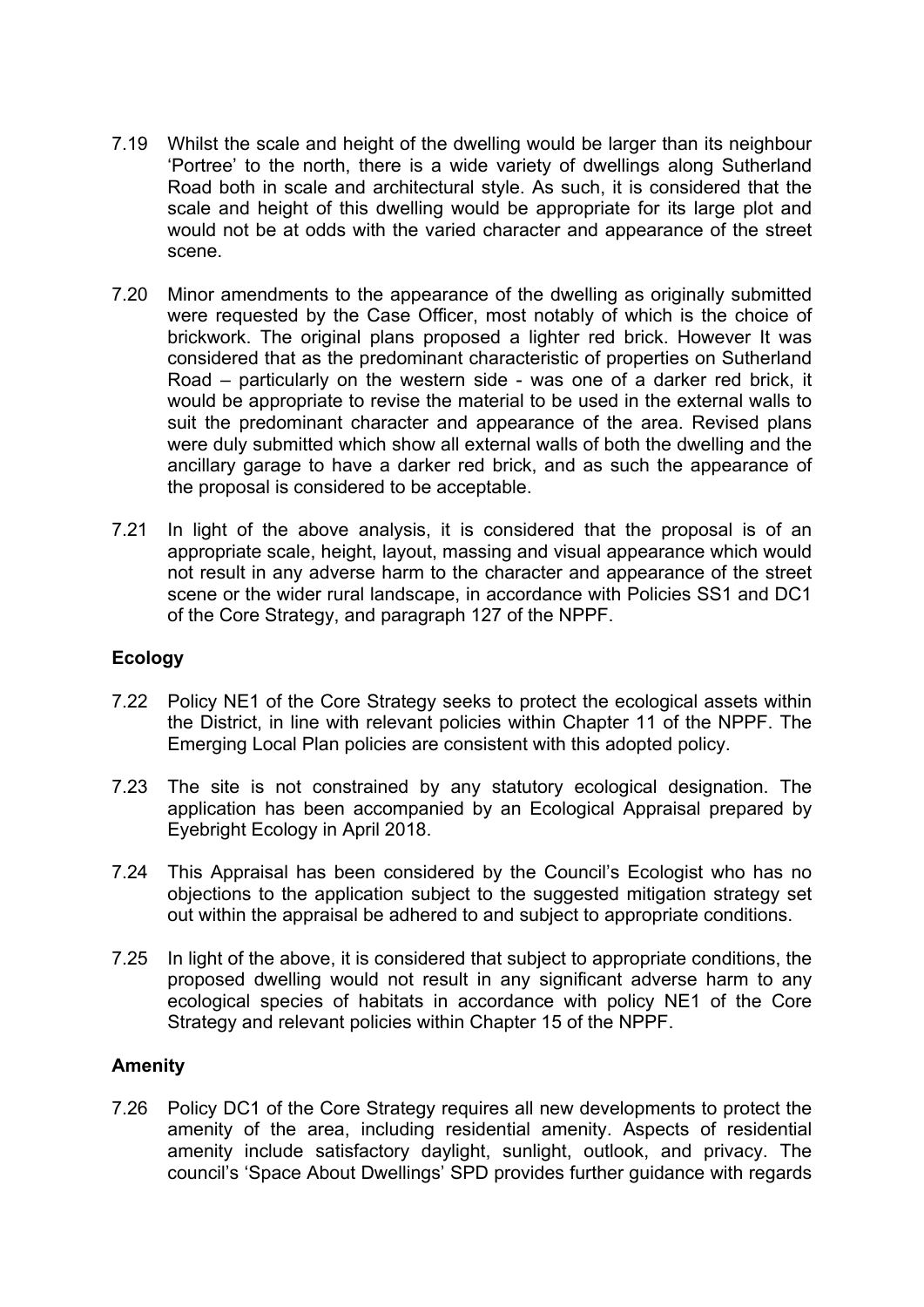to required distances between habitable windows and minimum amenity space standards. Paragraph 127 of the NPPF requires a high standard of amenity to be achieved for all current and future occupiers of land and buildings.

- 7.27 Objections have been received from a small number of residents in relation to the impacts of the proposed dwelling on aspects of neighbouring residential amenity relating to Loss of sunlight; noise; and a loss of privacy.
- 7.28 The neighbouring properties that have the potential to be adversely affected by the proposed development are 'Portree', a bungalow which stands to the north, and 'Wishwood', which stands to the east on the opposite side of the public highway.
- 7.29 The revised siting of the dwelling further forward in the plot towards the public highway results in distance between the ground and first floor windows in the proposed dwelling and windows in the front elevation of the neighbouring property 'Wishwood' being reduced to approximately 16m; falling short of the required 21m set out within the Space Standards SPD.
- 7.30 However, in revising the scheme, the revised plans have altered the internal layout so that the sole window of a habitable room is the first floor window in the front elevation serving Bedroom 3. It is considered appropriate to add a condition that requires this window to be obscure glazing in order to protect the privacy of the neighbouring property. Whilst it undesirable to obscure glaze a bedroom window – due to potential impacts on the quality of outlook – there is a secondary window on the side gable that would provide such outlook and therefore this is considered to be appropriate and acceptable.
- 7.31 With regards to potential loss of sunlight and shadowing to the neighbouring property 'Wishwood' the proposed dwelling stands to the west some 16m distant. At this distance, a property with a maximum height of approximately 7.5m would not block any sunlight in an afternoon. As such, it is concluded that this neighbouring property would not be adversely affected by any aspect of residential amenity.
- 7.32 The majority of the neighbouring property to the north 'Portree would as a result of the revised siting of the property, be sat behind the rear building line of the proposal. Given that there are no habitable windows proposed on the side gable facing this neighbour and that the proposal sits to the south, it is considered that this neighbouring property will not be adversely affected by the proposal with regards to loss of privacy, loss of sunlight, overbearing impacts, or any other aspect of residential amenity.
- 7.33 In summary, an assessment of the application in its revised form has led to the conclusion that the proposal would not result in any adverse harm to neighbouring residential amenity, in line with Policy DC1 of the Core Strategy, relevant supplementary guidance, and paragraph 127 of the NPPF.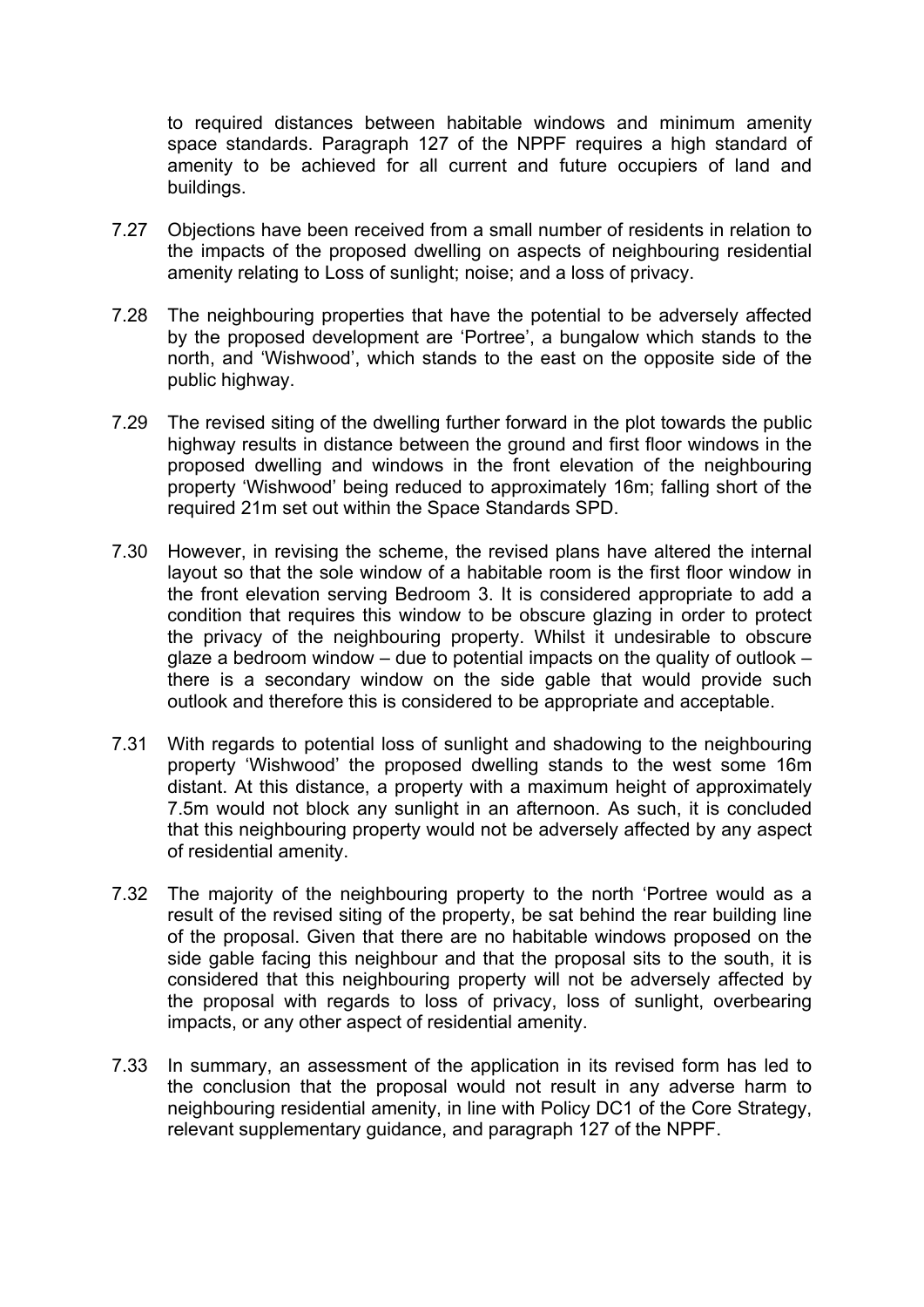# **Highway Safety & Parking Provision**

- 7.34 Policy T1 of the Core Strategy requires all new development to be located where it can be satisfactorily accommodated within the existing highway network.
- 7.35 Paragraph 108 of the NPPF requires safe and suitable access to all developments, whilst Paragraph 108 of the NPPF states that development should include a safe and suitable access. Paragraph 109 of the NPPF states that applications should only be refused on highway safety grounds if there would be unacceptable impact on highway safety, or the residual cumulative impacts on the road network would be severe.
- 7.36 The proposed Site Plan shows that the site can be directly accessed to Sutherland Road, currently bordered by a low dry stone wall. Sutherland Road is straight with good visibility in both directions. The Highways Authority have no objections to the proposed development subject to appropriate conditions.
- 7.37 Staffordshire Moorlands does not currently have any adopted parking standards. The Emerging Local Plan It is clear from the proposed plans that sufficient off street parking provision and turning areas can be provided within the site for the proposed dwelling.
- 7.38 Objections have been received from members of the public on the grounds that the proposal would have an unacceptable impact on the local highway network as a result of increased traffic volume on an already congested road. The proposal would include a satisfactory level of off street parking which would prevent any issues relating to on-street parking. The trip generation associated with one dwelling will be low, and in light of highway comments will not result in any adverse harm to the local highway network or highway safety. Furthermore, it is again material that the principle of a single dwelling on this site has been established through the previous outline consent which remains extant and implementable.
- 7.39 Based on the above, it is considered that subject to appropriate conditions, the proposed development would not result in any adverse harm with regards to highway safety, in line with policy T1 of the Core Strategy and paragraphs 108 and 109 of the NPPF.

# **Other Matters**

# Drainage

- 7.40 The application site contains an extensive drainage network which various have wayleaves and conveyance associated with it owned and maintained by neighbouring properties. This issue was raised and discussed at length during the consideration and deliberation of the previous Outline application.
- 7.41 Whilst the above is a civil matter and not a material planning consideration, this application has been subject to a deep level of scrutiny with regards to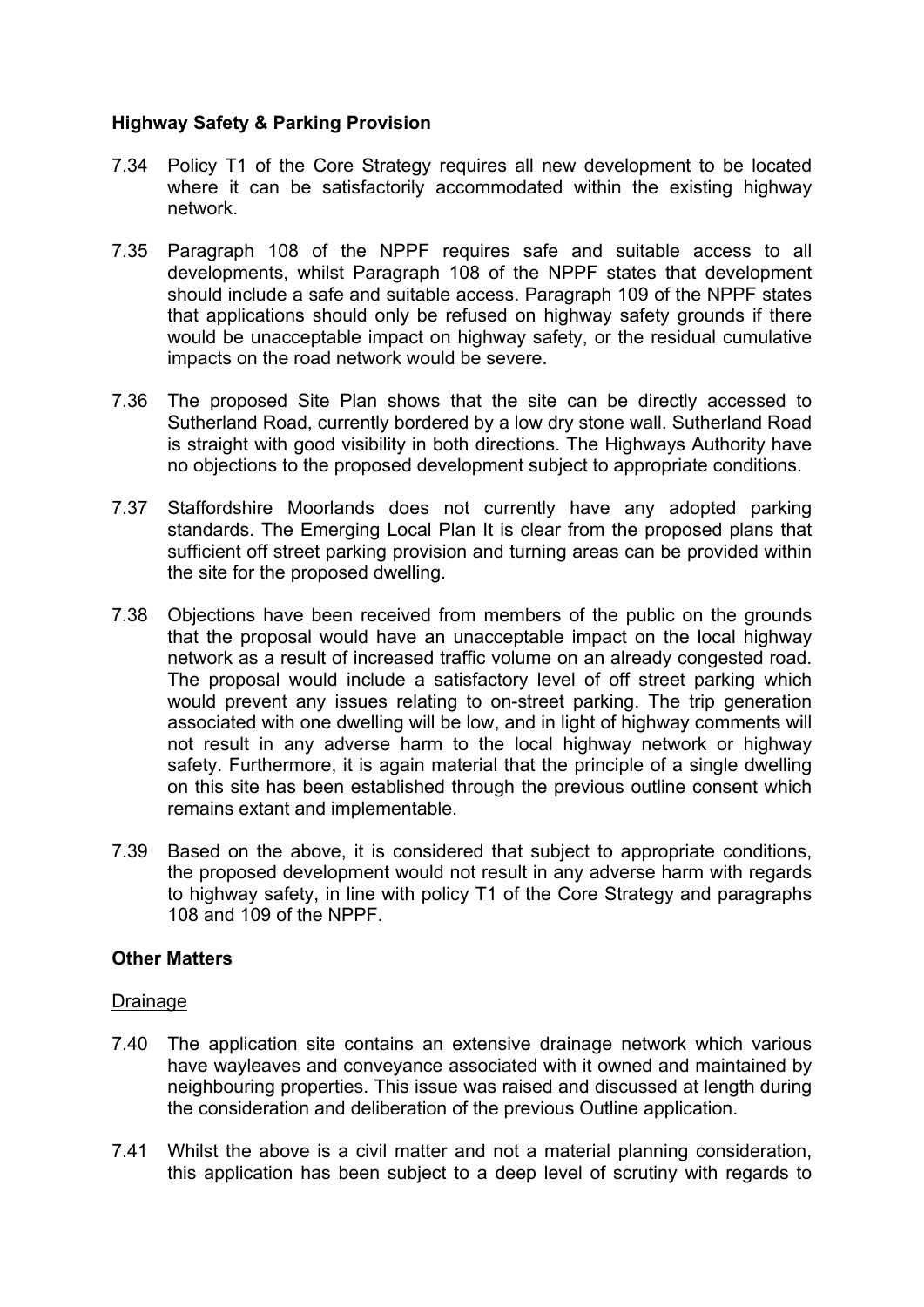how the proposal will interact and connect to the existing drainage network and what impacts it will have on its accessibility and use for neighbours.

- 7.42 Following a number of objections, the revised layout has been submitted which allows the existing drainage network to be left untouched. This has resulted in the Council's Environmental Services initial lengthy concerns being addressed and there being no objection from the Environment Agency.
- 7.43 Whilst the revised Plan is considered to show a drainage scheme which is acceptable in planning terms, the applicant will be required to gain the necessary licencing and consents from other bodies including the Environment Agency and Building Control, before such works can commence. It is therefore considered that the issue relating to drainage has been satisfactorily addressed.

#### **Planning Balance/Conclusion**

- 7.44 Policy S1a of the Core Strategy reflects the presumption in favour of sustainable development set out at paragraph 11 of the NPPF. For decision taking this means approving development proposals that accord with an upto-date development plan without delay; or where there are no relevant development plan policies, or the policies which are most important for determining the application are out-of-date, granting permission, unless any adverse impacts of doing so would significantly and demonstrably outweigh the benefits.
- 7.45 The application proposes a single three bedroom detached property with ancillary garage on a site which lies outside of the development boundary in the Green Belt. The application would see minimal public benefits with regards to contributing to the housing delivery for the District.
- 7.46 The Council cannot demonstrate a 5 year housing land supply, policies for the supply of housing are out of date and therefore the application must be determined in line with the presumption in favour of sustainable development.
- 7.47 As the site lies within the Green Belt, the application is subject to restrictive policies set out within Chapter 13 of the NPPF. An assessment of the application has reached a similar conclusion to the previous Outline application granted under SMD/2018/0231, in that the site comprises "limited infill in a village" and therefore meets the exception set out within paragraph 145 of the NPPF. The application therefore represents a sustainable form of development in the Green Belt and is acceptable in principle.
- 7.48 Following discussions with the applicant's agent, revised plans have been submitted which have addressed Officer comments relating to design and appearance, and achieved a scheme which preserves and protects the existing drainage infrastructure owned and maintained by neighbouring properties.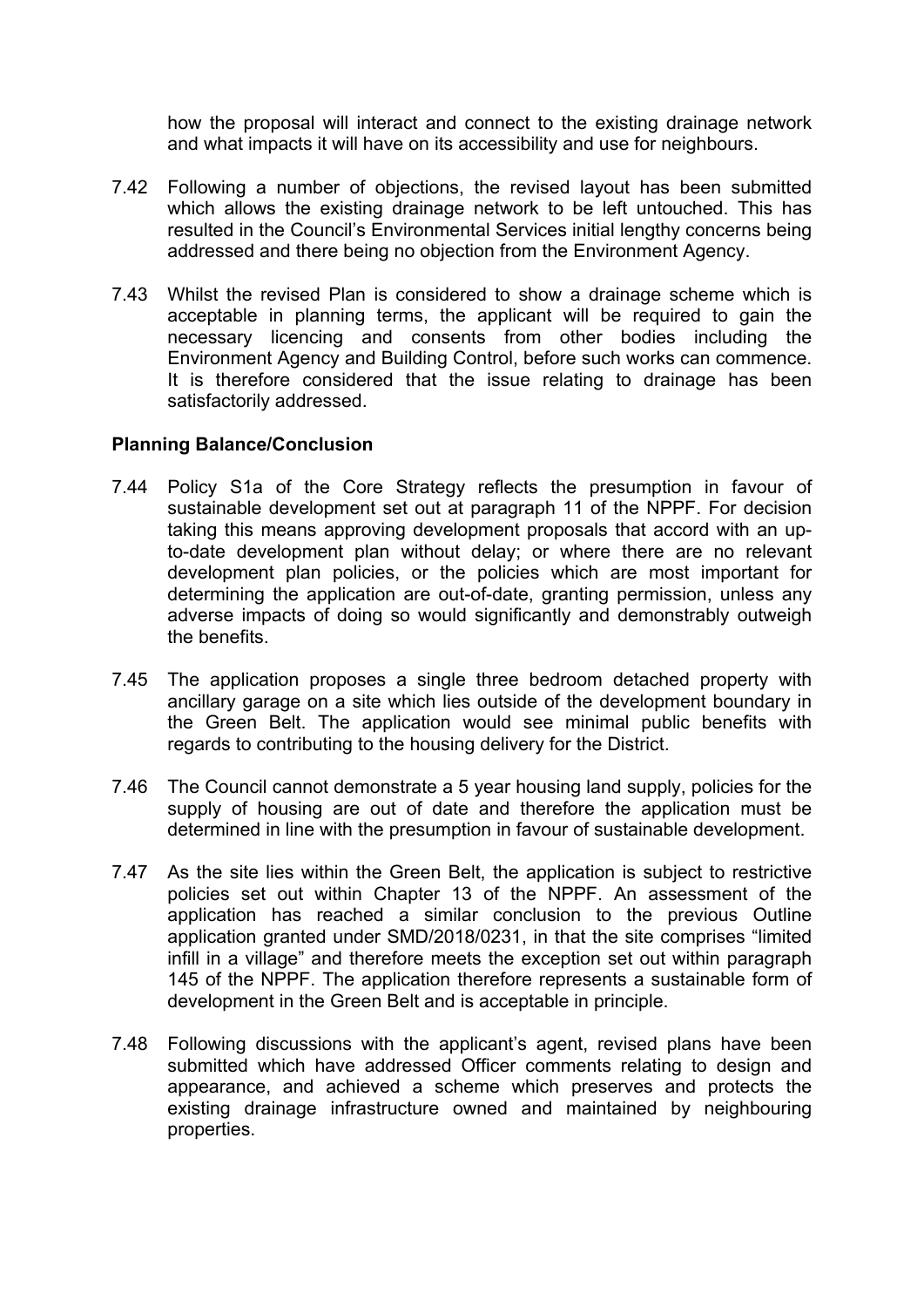- 7.49 The revised proposals are considered to be of an acceptable layout, scale, height, massing and visual appearance that would sit well within the street scene and preserve the character and appearance of the wider rural landscape, and do not result in any adverse harm to the residential amenity of neighbouring properties, in line with Policies SS1, DC1 and DC3 of the Core Strategy and relevant paragraphs of the NPPF.
- 7.50 The application has been found to be acceptable in terms of its impacts on ecological assets in line with Policy NE1 of the Core Strategy and highway safety, in line with Policy T1 of the Core Strategy.
- 7.51 As such, following a thorough assessment of the proposal, it is considered that based on the latest revised plans, there are no significant or demonstrable adverse impacts that outweigh the modest benefits of the proposal, and therefore in line with Policy SS1a of the Core Strategy and paragraph 11 of the NPPF, the application is recommended for approval, subject to appropriate conditions.

# **8. RECOMMENDATION**

**Approve subject to the following Conditions:**

- **1. The development hereby permitted shall be begun before the expiration of three years from the date of this permission**
- **2. The development shall be carried out in accordance with the approved plans 2018-2381-02G Floor Plans and Elevations, and 2018-2381-03F Proposed Site Plan, unless otherwise agreed in writing by the Local Planning Authority.**
- **3. Prior to commencement of development samples of all facing and hard surfacing materials will be submitted to and agreed in writing by the Local Planning Authority. Development to be carried out in accordance with approved details**
- **4. Prior to commencement of development, an Ecological Construction Management Plan shall be submitted to and agreed in writing by the Local Planning Authority and shall include the following details:**
	- **a) Removal of walls by hand and careful removal of vegetation to avoid potential impacts on great crested newts. If great crested newts are located work should stop and Natural England must be contacted for advice. A license may be required form Natural England to enable work to continue.**
	- **b) To avoid impacts on badgers trenches or other excavations left open for more than 12 hours should be provided with an escape ramp (simply a plank of wood with no step at the base, reaching up to ground level or slightly above) for any wildlife to be able to escape.**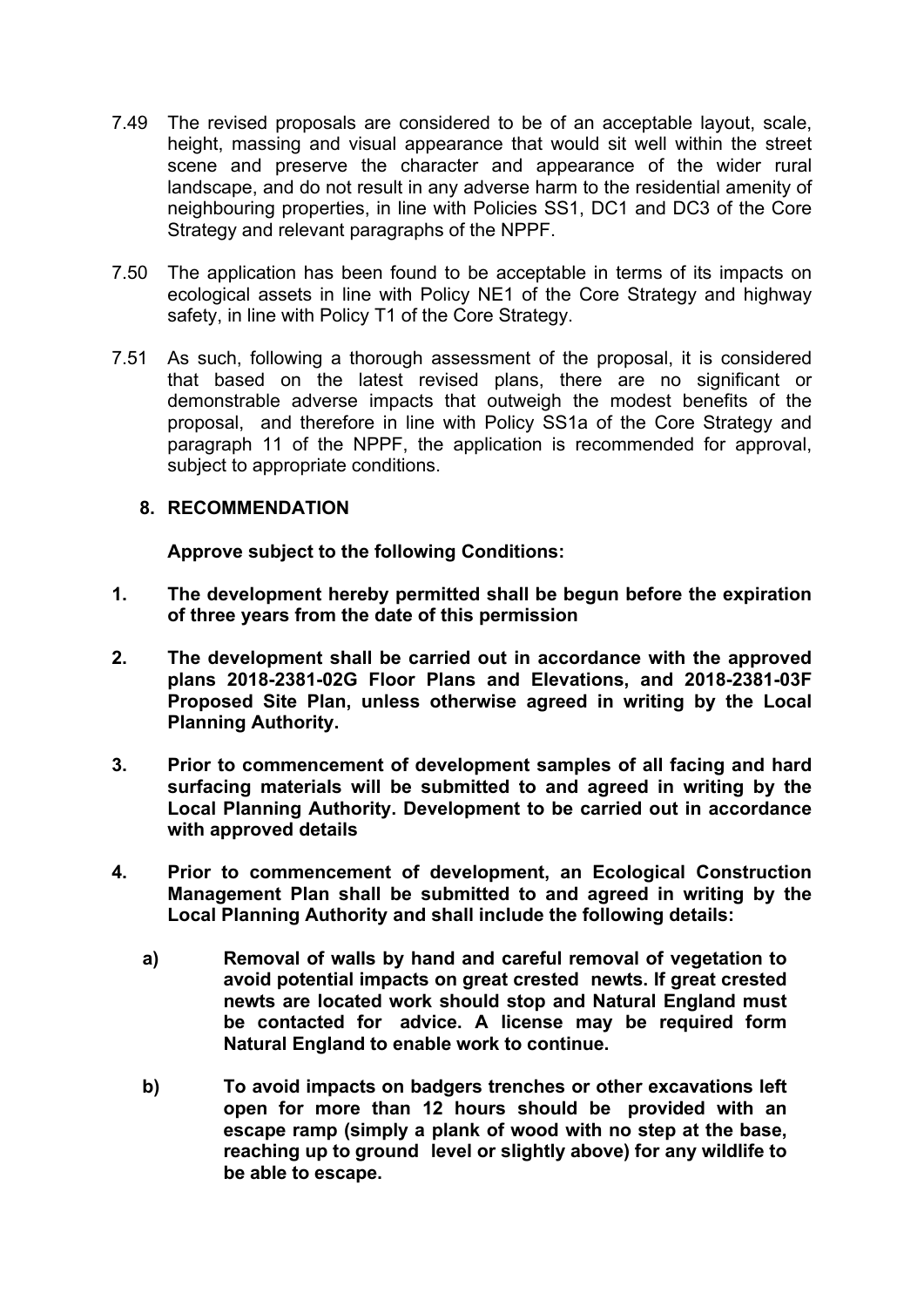- **c) Works shall be timed outside the bird nesting season between 1st March and 31st August inclusive. If this is not possible before works are undertaken a check for breeding birds shall be carried out by a suitably qualified ecological consultant. If nesting birds are located work shall cease until nesting is completed and fledged young have departed the site.**
- **d) A detailed landscaping plan including vegetation removal and a planting scheme. Landscaping shall advocate the use of native species that will have positive biodiversity benefits.**
- **e) 32m of native hedge planting along the eastern boundary of the development. Hedge plants should be 40-60cm transplants of locally common native species and of British provenance (preferably local) and should comply to British Standard 3936. Hedgerows should be planted with 6 plants per metres in two staggered rows, about 25cm apart with plants at approximately 45cm in each row. Hedgerow plants should be protected with a hedge guard and secured by a cane or stake. Full details including methods of establishment, remedial replacements, weed control, plus long-term aftercare, should be provided**
- **f) Provision of new bat roosting provision of bat roosting opportunities in the new buildings. Full details and the proposed locations shall be provided.**
- **g) The biodiversity value of the development shall be enhanced by the provision of features for use by nesting house sparrows (Red listed RSPB species of conservation concern).**
- **h) The design and location of lighting shall not impact on foraging or commuting bats and minimise disturbance to other wildlife.**
- **5. Prior to the commencement of development, a Construction and Environmental Method Statement shall be submitted to and agreed in writing with the Local Planning Authority. The Statement shall include the following details:**
	- **i. the hours of work shall not exceed the following: Construction and associated deliveries to the site shall not take place outside 08:00 – 18:00hrs Monday – Friday and 08:00-13:00hrs on Saturdays, nor at any time on Sundays and Bank Holidays**
	- **ii. the responsible person (e.g. Site Manager) who could be contacted in the event of a complaint**
	- **iii. a scheme to minimise dust emissions arising from the construction activities on site.**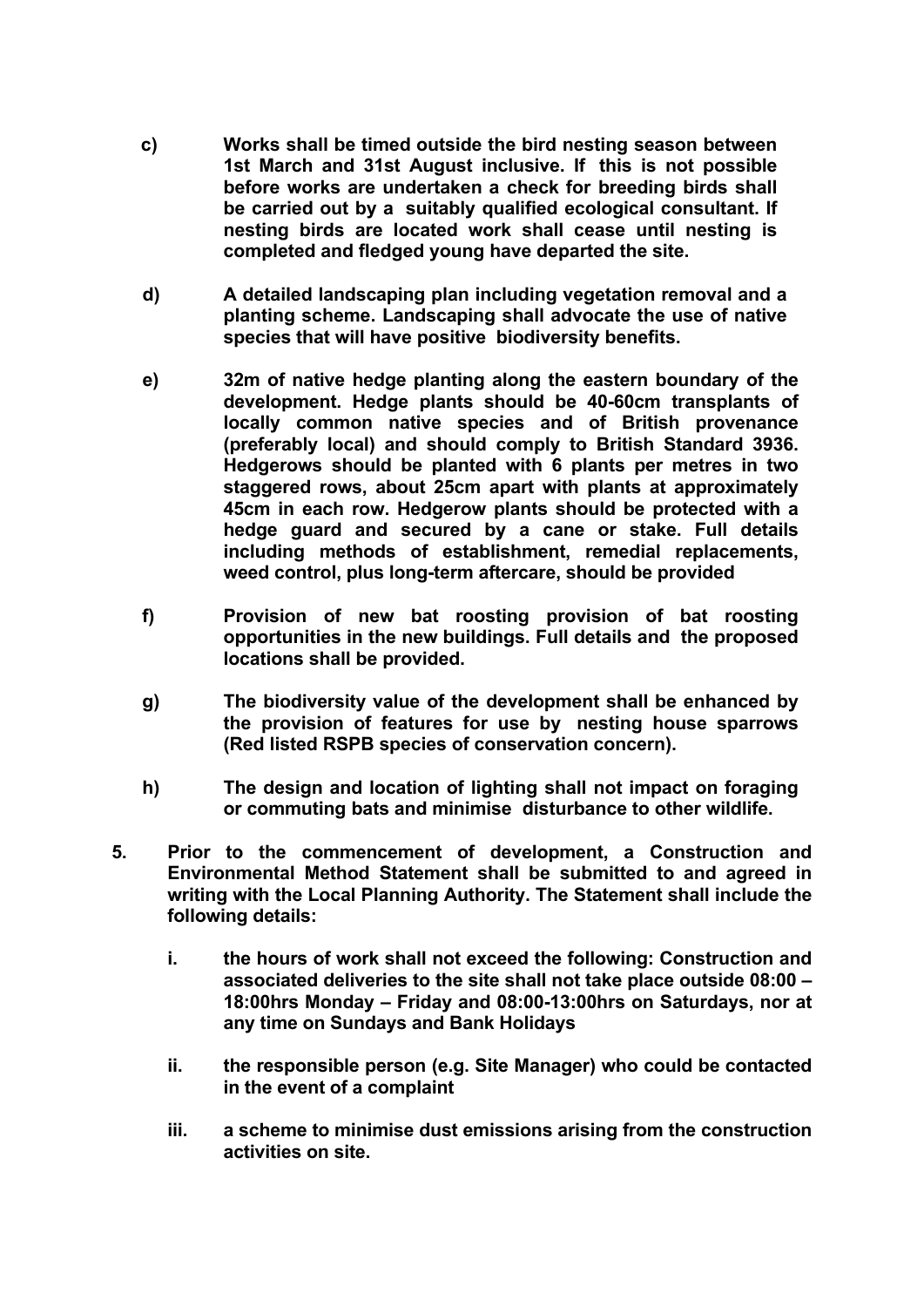- **iv. any waste material associated with the demolition or construction shall not be burnt on site and shall be kept securely for removal to prevent escape into the environment**
- **v. a scheme for recycling/disposal of waste resulting from the construction works;**
- **vi. the parking of vehicles of site operatives and visitors**

**All works shall be carried out in accordance with the approved details. Any alteration to this Plan shall be approved in writing by the Local Planning Authority prior to commencement of the alteration.**

- **6. The access shall be ungated for the lifetime of the development in accordance with the approved Site Plan (Ref: 2018-2831-03 Rev F)**
- **7. The development hereby permitted shall not be brought into use until the access to the site within the limits of the public highway has been completed**
- **8. No development shall commence until details of the 2.4m x 31m visibility splay to the north have been submitted to and approved in writing by the Local Planning Authority. The visibility splay shall thereafter be kept free of all obstructions to visibility over a height of 900mm above the adjacent carriageway level and be provided in accordance with the approved plan prior to the development being brought into use**
- **9. No objects shall be placed, constructed, planted or allowed to remain within 2.4m of the carriageway edge that is greater than 900mm in height above the adjacent carriageway level on the frontage of the development between the proposed access and the southern boundary.**
- **10. The development hereby permitted shall not be brought into use until the access drive rear of the public highway has been surfaced and thereafter maintained in a bound material for a minimum distance of 5m back from the carriageway edge.**
- **11. The development hereby approved shall not be brought into use until the parking and turning areas have been provided in accordance with the approved plans. The parking and turning areas shall thereafter be retained unobstructed as parking and turning areas for the lifetime of the development.**
- **12. The ground floor window serving the W.C and first floor windows serving the front elevation of Bedroom 3, the en-suite bathroom; side window serving the Master Bedroom; and the rear Bathroom shall be obscure glazed.**